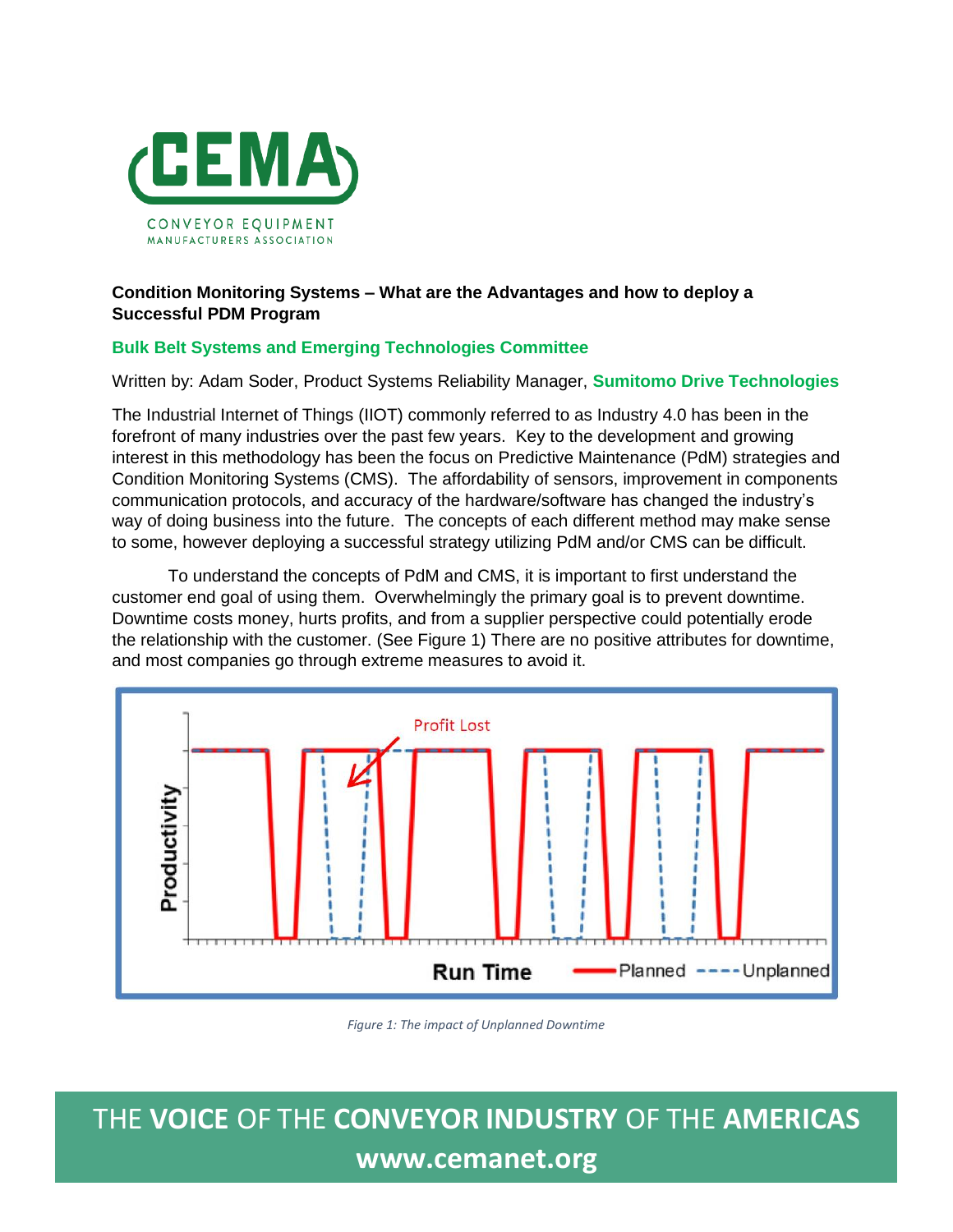In most cases, to initially implement a predictive maintenance system, a deep dive into the applications that cause the most downtime would be required. If we take a look at a small assembly line for example, there could be one section of the line that continues to have issues. Reviewing the reasons for the downtime wouldn't confirm only that individual piece of equipment needs to be monitored, but it would be the best place to start.

The P-F Curve (Figure 2) is great way to show the value of the system. Where P is "Potential Failure", meaning the component is starting to fail and is noticed, and F is the "Functional Failure" point where the component has failed and is no longer usable. The time frame between these two points is the P-F Interval. Whereas the timeframe from the point of installation to the first sign of failure, is the I-P Interval. It is well known that all equipment has a life expectancy, and initiating a successful predictive maintenance program via condition monitoring is a vital tool in optimizing the life expectancy of key assets. A successful program affords the customer the discretion of planning a proper cost effective shutdown to decommission assets that have reach end of life



*Figure 2: Typical P-F Curve*

Launching a beta CMS/PdM program on a small scale is one of the best ways to learn what type of system can work for you, without it being overly complicated (Figure 3). If the beta is deemed successful, it can then be scaled up to the rest of the facility on a logic-based plan, thereby, mitigating disruption to the day-to-day operations. This gradual approach allows time for more testing/training of maintenance personnel so that the program can be successful. Starting small allows the workforce to adopt the new technology without completely changing the way the current maintenance practices. Adopting a new methodology of predictive vs traditional methods of preventive maintenance is a cultural shift, and the key to the long-term success of the program is the acceptance of and trust in the data being provided from the technology to the existing reliability maintenance staff. It is important that they know these types of systems are not designed to replace any technicians or mechanics. The systems are simply tools to help them in the pursuit of asset optimization, which with the ongoing skilled workforce shortage, the more tools the mechanics have in their toolboxes, the better off they will be.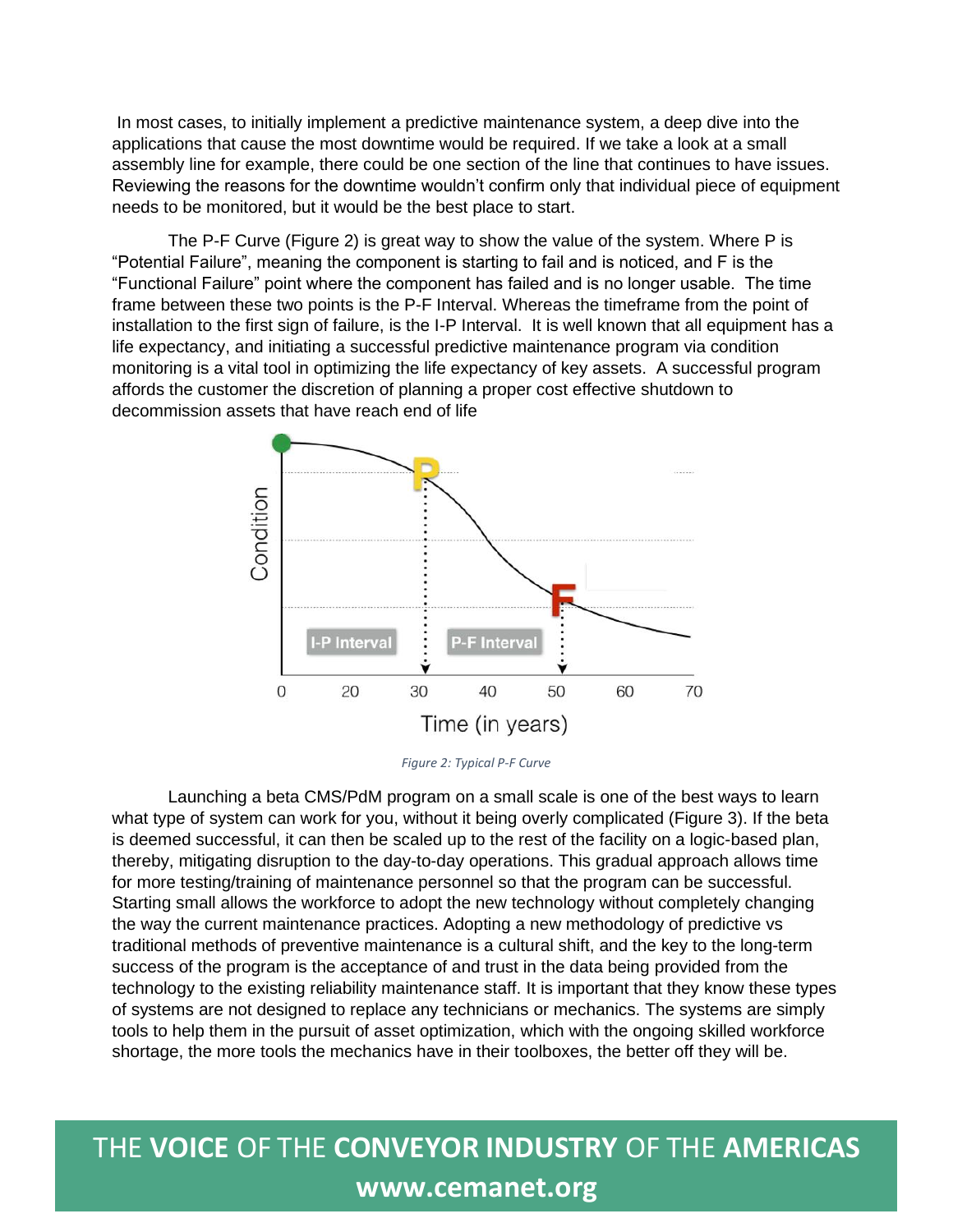

*Figure 3 Beta Test on Assembly line section*

In some cases, executive level approval is required for capital investment in such systems. It's typical for executives to ask, "Why is it worth the investment?" As addressed earlier, the systems can prevent downtime, but there are other advantages as well. Advantages such as 24/7 data monitoring allows no "incident" to go unnoticed. This is especially noted in facilities that do not have a fully engaged maintenance staff during all operating hours. With a CMS, the staff can trend the data on a routine basis, eventually becoming a normal part of daily activities. Successful implementation of a predictive maintenance program with proper data trending protocols in place will optimize maintenance resources. Since the monitoring systems operate on a continuous basis providing real time data, the mechanics can be proactively alerted to a potential issue. They no longer have to function reactively. Making more time for other reliability tasks.

Other key factors to consider are Mean Time Between Failure (MTBF) and Mean Time to Repair (MTTR). These two performance factors help validate how well a system is producing/operating. If an operations MTBF is very low, that means failures are happening often and limiting production. The same logic is applicable with MTTR, when specific assets are frequently being repaired reducing productivity, and preventing the company from maximizing revenue and profitability due to operational reliability challenges. A CMS or PdM program is a great way to leverage your assets by using MTBF and MTTR to validate that the systems are keeping the downtime to a minimum.

Energy Savings is also a factor in showing the value of a new CMS or PdM system. A properly installed and monitored system can aid in monitoring the overall efficiency of the asset. If monitored correctly, system loading levels can be optimized. Performance output below the optimized levels can be a direct indicator of future system issues. Frequent failures could be a sign of many issues, with one being undersized for the job being performed. If an asset is showing signs of early failure in its life, it could be a either a vendor warranty or an installation issue. Getting ahead of these issues can avoid wasted energy and extend equipment life. Without a system monitoring the performance, years could go by and the user would never know that it was working twice as hard to perform the same function.